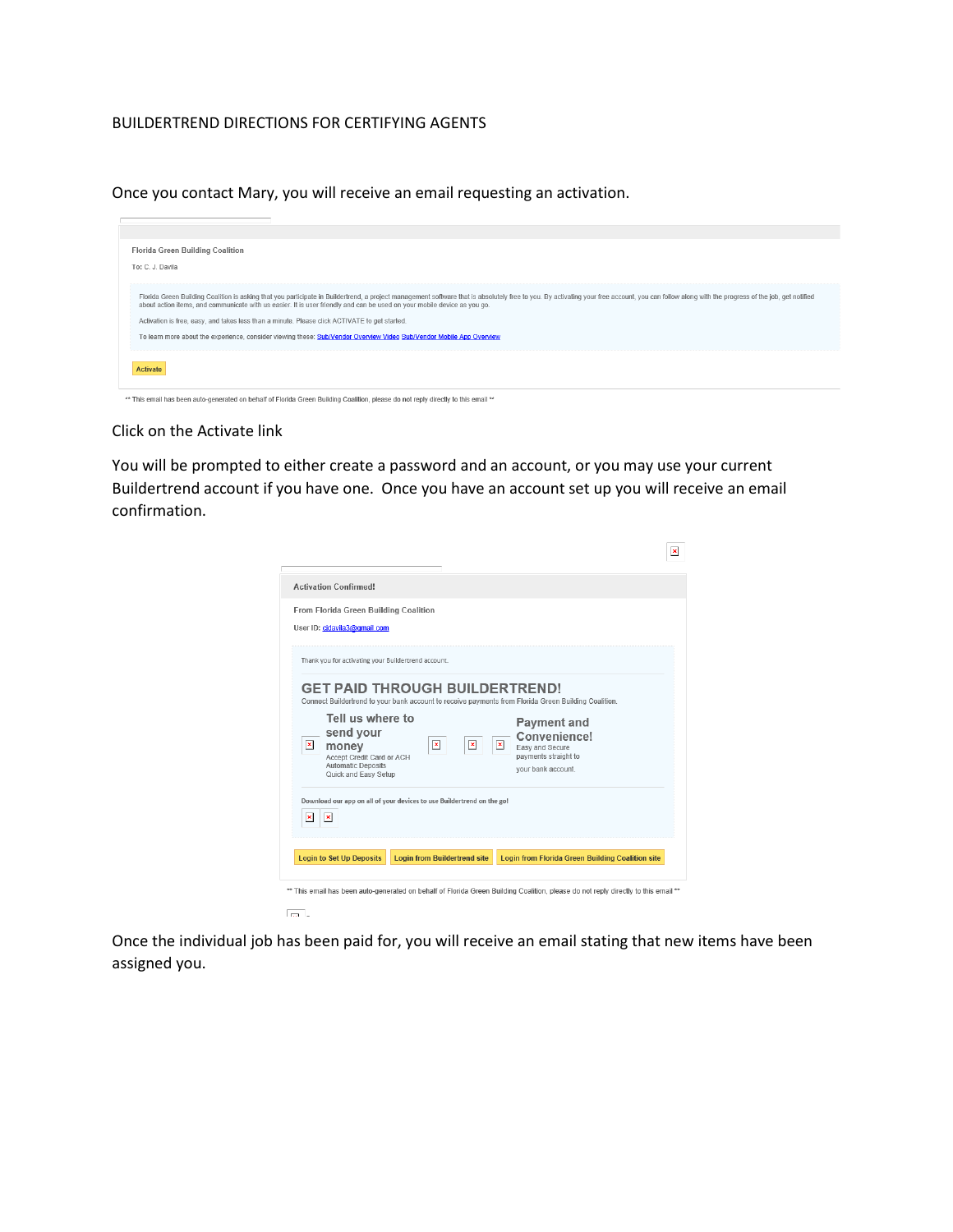|                     | New items assigned to you on 1 CJ CA Test by Florida Green Building Coalition |                     |
|---------------------|-------------------------------------------------------------------------------|---------------------|
| Summary             |                                                                               |                     |
| 1 To-Do             |                                                                               | <b>View Job</b>     |
| Details             |                                                                               |                     |
| $1$ To-Do:          |                                                                               |                     |
| Title:<br>Deadline: | Tue, Jul 13, 2021                                                             | <b>View Details</b> |

 $\mathbf{X}$ 

\*\* This email has been auto-generated on behalf of Florida Green Building Coalition, please do not reply directly to this email \*\*

## Click on the view job tab.

| <b>Project Management -</b><br>伶          | Files $=$                        | Messaging $-$                       | Financial $\sim$      |                                                 |       |                                     |                                   |            | ?                                |                          |
|-------------------------------------------|----------------------------------|-------------------------------------|-----------------------|-------------------------------------------------|-------|-------------------------------------|-----------------------------------|------------|----------------------------------|--------------------------|
| Þ۱<br><b>BUILDERTREND</b>                 |                                  |                                     |                       |                                                 |       |                                     |                                   |            | <b>View Contact Info</b>         |                          |
| <b>Florida Green Building Coalit</b>      |                                  | <b>Email Inbox</b>                  |                       |                                                 |       |                                     | <b>Recent Bill/PO Activity</b>    |            |                                  |                          |
| ⋳<br>٠<br><b>Jobs Menu</b>                |                                  | Your Inbox (0) new message(s)       |                       | <b>Status</b>                                   | Title | <b>Lien Waiver Status</b>           | <b>Payments</b>                   | Price      | <b>Amount Received</b>           |                          |
|                                           |                                  |                                     |                       |                                                 |       |                                     | None assigned in the last 30 days |            |                                  |                          |
| Q                                         |                                  | <b>Recent Change Order Activity</b> |                       |                                                 |       |                                     | <b>Your To-Do's</b>               |            |                                  |                          |
| 2 CJ CA Test<br>$\bullet$<br>2 CJ CA Test | Date                             | Title                               |                       | New To-Do                                       |       |                                     |                                   |            | Hide To-Do's Over 30 Days        | $\overline{\phantom{a}}$ |
|                                           |                                  | None approved in the last 30 days   |                       | $\sqrt{}$ Title                                 |       |                                     |                                   | <b>Job</b> | <b>Due</b>                       |                          |
|                                           |                                  | <b>Current Weather</b>              |                       |                                                 |       | A project has been created for you. | <b>Priority</b>                   |            | 2 CJ CA Test<br>Tue, Jul 13      |                          |
| All 2 Listed Jobs                         | Saint Petersburg, FL 33701       |                                     | Tuesday, July 13 2021 |                                                 |       |                                     |                                   |            |                                  |                          |
| 1 CJ CA Test                              | <b>Current Conditions: Sunny</b> |                                     |                       |                                                 |       |                                     | <b>Work Schedule Snapshot</b>     |            |                                  |                          |
|                                           |                                  | O F C                               | Feels like: 88°F      | <b>Status</b>                                   |       | Title                               |                                   | <b>Job</b> |                                  |                          |
| 2 CJ CA Test                              |                                  | Winds: 7 mph<br>Humidity: 88%       |                       | None running or scheduled over the next 30 days |       |                                     |                                   |            |                                  |                          |
|                                           | <b>Your Extended Forecast</b>    |                                     |                       |                                                 |       |                                     | <b>RFIs</b>                       |            |                                  |                          |
|                                           | Tue, Jul 13                      | Wed, Jul 14                         | Thu, Jul 15           | New RFI                                         |       |                                     |                                   |            | <b>Waiting for Your Response</b> | ۰                        |
|                                           | 55%                              | 61%                                 | 31%<br>m              |                                                 |       |                                     |                                   |            |                                  |                          |

You will be taken to your Buildertrend dashboard. Click the specific job to upload documents.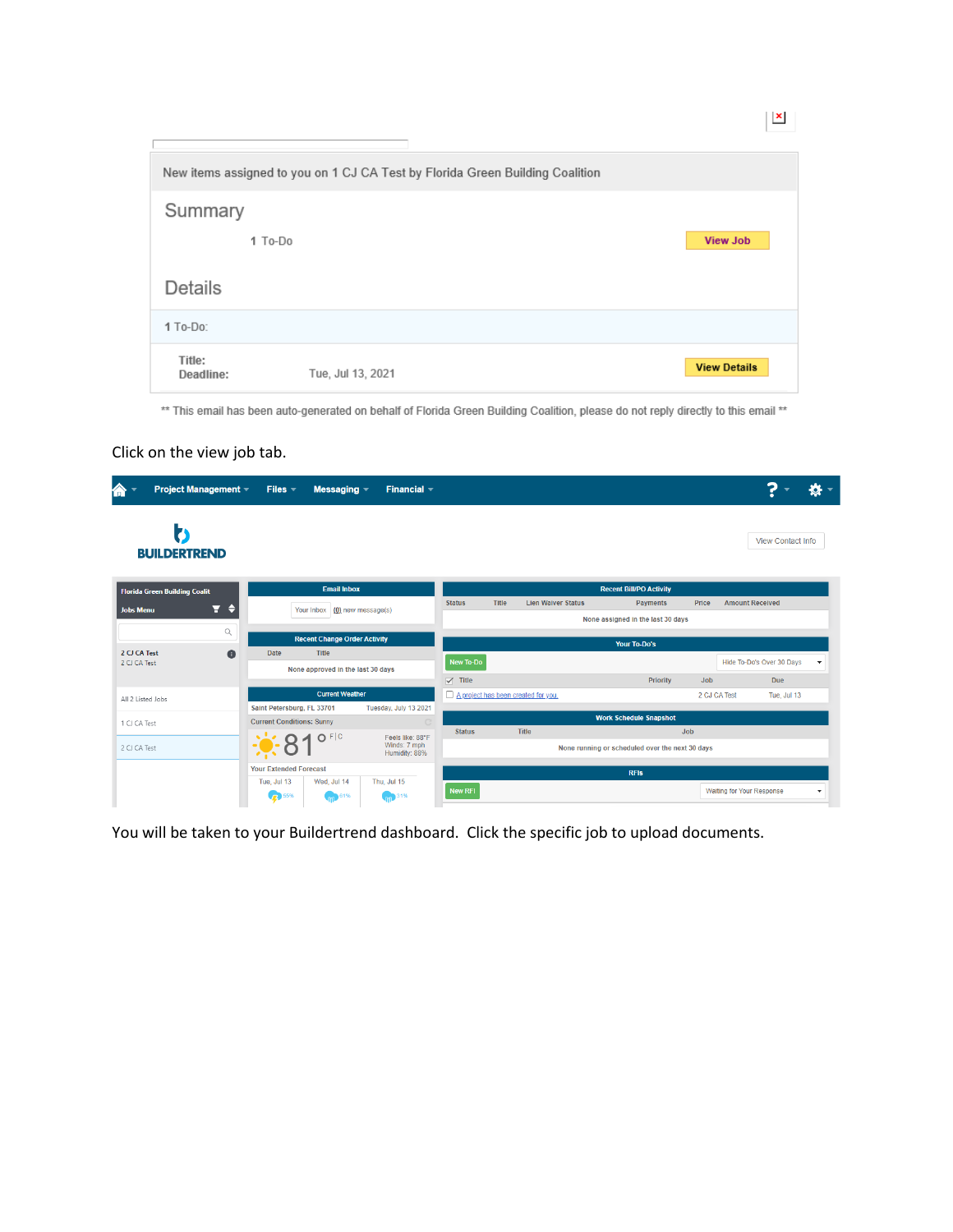| 合                                    | <b>Project Management ▼</b>             | Files $\leq$<br>Messaging $\blacktriangledown$<br>Financial $\sim$ |                                          |                   | ?<br>₩                   |
|--------------------------------------|-----------------------------------------|--------------------------------------------------------------------|------------------------------------------|-------------------|--------------------------|
| ゎ<br><b>BUILDERTREND</b>             |                                         |                                                                    |                                          |                   | View Contact Info        |
| <b>Florida Green Building Coalit</b> |                                         |                                                                    | <b>Document Folders - (2 CJ CA Test)</b> |                   |                          |
| <b>Jobs Menu</b>                     | Ŧ.<br>€                                 | Main                                                               |                                          |                   |                          |
|                                      | $\hbox{\ensuremath{\mathsf{Q}}\xspace}$ | Name                                                               | <b>Contains</b>                          | <b>Total Size</b> | <b>Date Last Updated</b> |
| 2 CJ CA Test<br>2 CJ CA Test         | $\bullet$                               | ** Subcontractor Uploaded Files **                                 | $\Box$ 0 $\Box$ 0                        | 0 KB              | 3-25-2021 12:55 PM       |
| Global Documents                     | a.                                      |                                                                    |                                          |                   |                          |
| 1 CJ CA Test                         |                                         |                                                                    |                                          |                   |                          |
| 2 CJ CA Test                         |                                         |                                                                    |                                          |                   |                          |
|                                      |                                         |                                                                    |                                          |                   |                          |
|                                      |                                         |                                                                    |                                          |                   |                          |
|                                      |                                         |                                                                    |                                          |                   |                          |

Then click files dropdown, click documents. You will be taken to the preceding screen.

| <b>Project Management -</b><br>K                  | Files $\sqrt{ }$<br>Financial $\sim$<br>Messaging $\sim$                                 |                          |
|---------------------------------------------------|------------------------------------------------------------------------------------------|--------------------------|
| h<br><b>BUILDERTREND</b>                          |                                                                                          | <b>View Contact Info</b> |
| <b>Florida Green Building Coalit</b>              | <b>Document Folder Contents - (2 CJ CA Test)</b>                                         |                          |
| $\overline{r}$ $\overline{r}$<br><b>Jobs Menu</b> | <b>Add Documents</b><br><b>Back To Folders</b><br><b>Download Docs</b>                   |                          |
| $\hbox{\footnotesize $Q$}$                        | FILTER YOUR RESULTS -                                                                    |                          |
| 2 CJ CA Test<br>2 CJ CA Test                      | $\bullet$<br>MAIN / ** SUBCONTRACTOR UPLOADED FILES **                                   |                          |
|                                                   | You have no documents in this folder. Click the 'Back To Folders' button above to return |                          |
| Global Documents                                  | a.                                                                                       |                          |
| 1 CJ CA Test                                      |                                                                                          |                          |
| 2 CJ CA Test                                      |                                                                                          |                          |
|                                                   |                                                                                          |                          |
|                                                   |                                                                                          |                          |

Click on subcontractor uploaded files and you will be taken to the preceding screen. Click on the green button to add documents.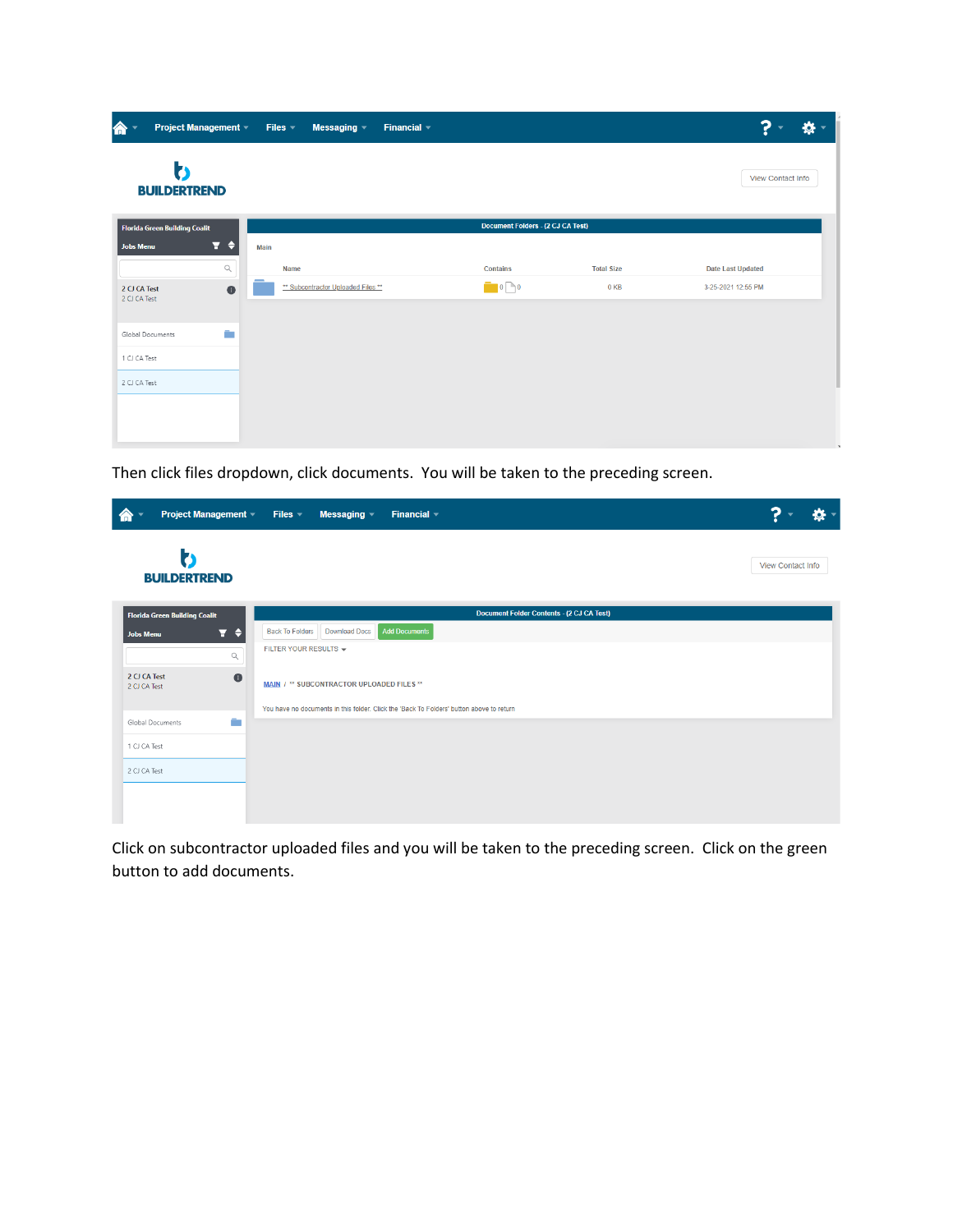| Project Management ▼ Files ▼              | Messaging $\sim$<br>Financial $\sim$                               |                                               |
|-------------------------------------------|--------------------------------------------------------------------|-----------------------------------------------|
| Þ۱<br><b>BUILDERTREND</b>                 |                                                                    | View Contact Info                             |
| <b>Florida Green Building Coalit</b>      | <b>Upload Documents - (2 CJ CA Test)</b>                           |                                               |
| Y ≑<br><b>Jobs Menu</b>                   | Cancel                                                             |                                               |
| $\hbox{\large\it Q}$                      | MAIN / C. J. DAVILA > UPLOAD DOCUMENTS                             |                                               |
| 2 CJ CA Test<br>$\bullet$<br>2 CJ CA Test | Max file size: 50 MB                                               |                                               |
| ÷<br>Global Documents                     | Files for upload<br>Add more files, add folder or remove all files | Change view: Tiles<br>$\overline{\mathbf{v}}$ |
| 1 CJ CA Test                              | +Add more files                                                    |                                               |
| 2 CJ CA Test                              |                                                                    |                                               |
|                                           |                                                                    |                                               |
|                                           |                                                                    |                                               |

## Click on the +add more files button.

| 侖<br>Project Management ~                                                            | Files $\sqrt{ }$<br>Messaging $\sim$<br>Financial $\sim$           | ?                  |   |
|--------------------------------------------------------------------------------------|--------------------------------------------------------------------|--------------------|---|
| Florida Green Building Coalit                                                        | <b>MAIN / C. J. DAVILA</b> > UPLOAD DOCUMENTS                      |                    |   |
| Y ≑<br><b>Jobs Menu</b>                                                              | Max file size: 50 MB                                               |                    |   |
| $\hbox{\ensuremath{\mathsf{Q}}\xspace}$<br>2 CJ CA Test<br>$\bullet$<br>2 CJ CA Test | Files for upload<br>Add more files, add folder or remove all files | Change view: Tiles | ٠ |
| ÷<br>Global Documents                                                                | +Add more files                                                    |                    |   |
| 1 CJ CA Test                                                                         |                                                                    |                    |   |
| 2 CJ CA Test                                                                         | Drop files here                                                    |                    |   |
|                                                                                      |                                                                    |                    |   |
|                                                                                      |                                                                    |                    |   |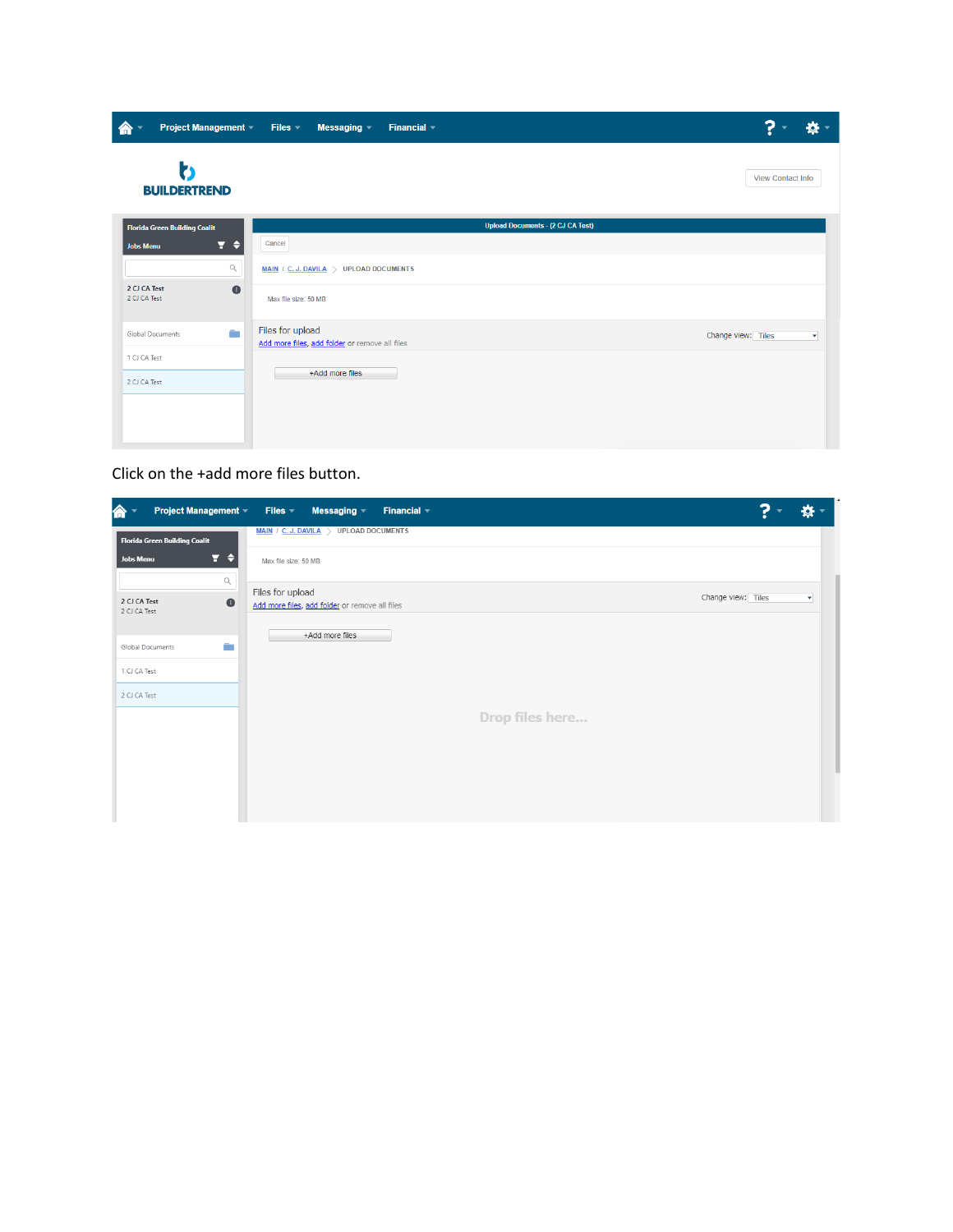To add files, simply drag and drop the files into the box. Or you can hit +add more files once more to bring up your computer files. You can then search for files and double click on files to attach.

| $\hat{\mathbf{n}}$<br>Project Management ~                                    | Financial $\sim$<br>Files $x$<br>Messaging $\sim$                       | $\mathbf{P}$       | *                       |  |
|-------------------------------------------------------------------------------|-------------------------------------------------------------------------|--------------------|-------------------------|--|
| Florida Green Building Coalit                                                 | <b>WICK THE SIZE. OU IVID</b>                                           |                    |                         |  |
| $\overline{r}$ $\overline{r}$<br>Jobs Menu                                    | Files for upload<br>Add more files, add folder or remove all files      | Change view: Tiles | $\overline{\mathbf{v}}$ |  |
| $\hbox{\ensuremath{\mathsf{Q}}}$<br>$\bullet$<br>2 CJ CA Test<br>2 CJ CA Test | <b>Business Cards - Davil</b><br>88KB<br>+Add more files<br><b>DOCX</b> |                    |                         |  |
| ÷.<br>Global Documents                                                        |                                                                         |                    |                         |  |
| 1 CJ CA Test                                                                  |                                                                         |                    |                         |  |
| 2 CJ CA Test                                                                  |                                                                         |                    |                         |  |
|                                                                               | Total files: $1 \quad \blacksquare$                                     |                    | Upload                  |  |

Once you have uploaded all of the files for the specific job you will need to click the upload button on the lower right-hand side.

| 合<br>Project Management -                                                        | Files $=$<br>Messaging $\sqrt{ }$                                       | Financial $\sim$     |              |                   |                                                  |                           | ?                 | *                             |
|----------------------------------------------------------------------------------|-------------------------------------------------------------------------|----------------------|--------------|-------------------|--------------------------------------------------|---------------------------|-------------------|-------------------------------|
| Z<br><b>BUILDERTREND</b>                                                         |                                                                         |                      |              |                   |                                                  |                           | View Contact Info |                               |
| <b>Florida Green Building Coalit</b><br>Y ÷<br>Jobs Menu<br>$\hbox{\large\it Q}$ | <b>Back To Folders</b><br><b>Download Docs</b><br>FILTER YOUR RESULTS - | <b>Add Documents</b> |              |                   | <b>Document Folder Contents - (2 CJ CA Test)</b> |                           |                   |                               |
| 2 CJ CA Test<br>$\bullet$<br>2 CJ CA Test                                        | MAIN / C. J. DAVILA<br>$\Box$<br><b>Name</b>                            | <b>Contains</b>      | $\bullet$    | <b>Total Size</b> | <b>File Modified</b>                             | <b>Last Upload/Update</b> |                   |                               |
| m.<br>Global Documents                                                           | $\equiv$ w<br><b>Business Cards - Davila.docx</b><br>□                  | ×.                   | $\mathbf{0}$ | <b>88 KB</b>      | 7-13-2021 10:11 AM                               | 7-13-2021 10:11 AM        |                   | $\dot{\overline{\mathbb{U}}}$ |
| 1 CJ CA Test<br>2 CJ CA Test                                                     |                                                                         |                      |              |                   |                                                  |                           |                   |                               |

The folder contents will then appear. Please double check that all of your documents have been uploaded and that there aren't any missing. If there are additional items to add, simply click the add documents button to add additional documents. Once all documents have been uploaded an email will be generated alerting Mary that you have new documents for her to review.